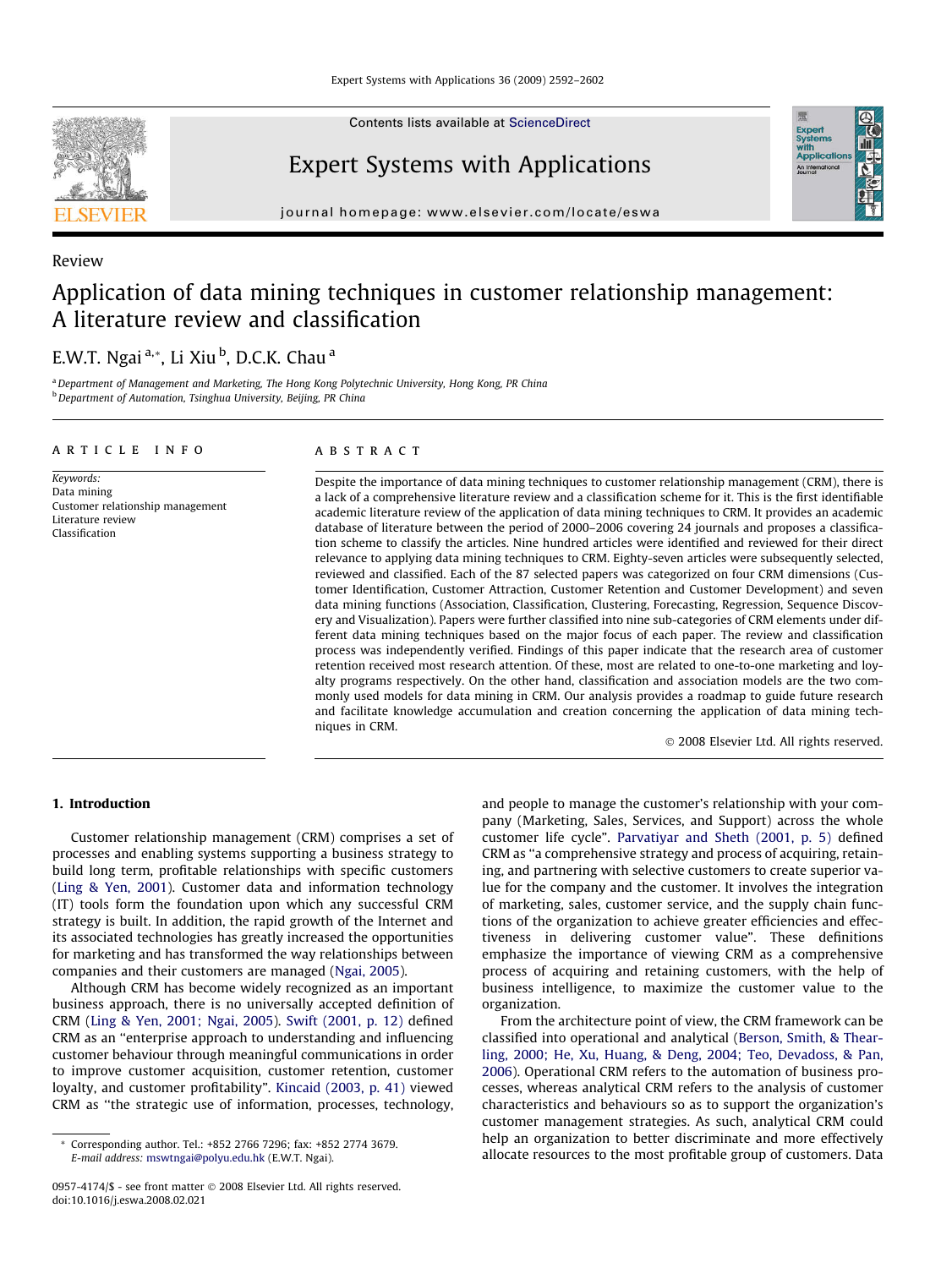mining tools are a popular means of analyzing customer data within the analytical CRM framework. Many organizations have collected and stored a wealth of data about their current customers, potential customers, suppliers and business partners. However, the inability to discover valuable information hidden in the data prevents the organizations from transforming these data into valuable and useful knowledge [\(Berson et al., 2000\)](#page-8-0). Data mining tools could help these organizations to discover the hidden knowledge in the enormous amount of data.

[Turban, Aronson, Liang, and Sharda \(2007, p.305\)](#page-10-0) defines data mining as ''the process that uses statistical, mathematical, artificial intelligence and machine-learning techniques to extract and identify useful information and subsequently gain knowledge from large databases". [Berson et al. \(2000\), Lejeune \(2001\), Ahmed](#page-8-0) [\(2004\)](#page-8-0) and [Berry and Linoff \(2004\)](#page-8-0) also provide a similar definition regarding data mining as being the process of extracting or detecting hidden patterns or information from large databases. With comprehensive customer data, data mining technology can provide business intelligence to generate new opportunities [\(Bortiz & Ken](#page-8-0)[nedy, 1995; Fletcher & Goss, 1993; Langley & Simon, 1995; Lau,](#page-8-0) [Wong, Hui, & Pun, 2003; Salchenberger, Cinar, & Lash, 1992; Su,](#page-8-0) [Hsu, & Tsai, 2002; Tam & Kiang, 1992; Zhang, Hu, Patuwo, & Indro,](#page-8-0) [1999\)](#page-8-0).

The application of data mining tools in CRM is an emerging trend in the global economy. Analyzing and understanding customer behaviours and characteristics is the foundation of the development of a competitive CRM strategy, so as to acquire and retain potential customers and maximize customer value. Appropriate data mining tools, which are good at extracting and identifying useful information and knowledge from enormous customer databases, are one of the best supporting tools for making different CRM decisions [\(Berson et al., 2000](#page-8-0)). As such, the application of data mining techniques in CRM is worth pursuing in a customer-centric economy.

This paper presents a comprehensive review of literature related to application of data mining techniques in CRM published in academic journals between 2000 and 2006. A classification of framework is also presented. The paper is organized as follows: first, the research methodology used in the study is described; second, the method for classifying data mining articles in CRM is presented; third, articles about data mining in CRM are analysed and the results of the classification are reported; and finally, the conclusions, limitations and implications of the study are discussed.

#### 2. Research methodology

As the nature of research in CRM and data mining are difficult to confine to specific disciplines, the relevant materials are scattered across various journals. Business intelligence and knowledge discovery are the most common academic discipline for data mining research in CRM. Consequently, the following online journal databases were searched to provide a comprehensive bibliography of the academic literature on CRM and Data Mining:

- ABI/INFORM Database;
- Academic Search Premier;
- Business Source Premier;
- Emerald Fulltext;
- Ingenta Journals;
- Science Direct; and
- IEEE Transaction.

The literature search was based on the descriptor, ''customer relationship management" and ''data mining", which originally

produced approximately 900 articles. The full text of each article was reviewed to eliminate those that were not actually related to application of data mining techniques in CRM. The selection criteria were as follows:

- Only those articles that had been published in business intelligence, knowledge discovery or customer management related journals were selected, as these were the most appropriate outlets for data mining in CRM research and the focus of this review.
- Only those articles which clearly described how the mentioned data mining technique(s) could be applied and assisted in CRM strategies were selected.
- Conference papers, masters and doctoral dissertations, textbooks and unpublished working papers were excluded, as academics and practitioners alike most often use journals to acquire information and disseminate new findings. Thus, journals represent the highest level of research [\(Nord & Nord, 1995\)](#page-9-0).

Each article was carefully reviewed and separately classified according to the four categories of CRM dimensions and seven categories of data mining models, as shown in [Fig. 1](#page-2-0). Although this search was not exhaustive, it serves as a comprehensive base for an understanding of data mining research in CRM.

### 3. Classification method

According to [Swift \(2001, p. 12\), Parvatiyar and Sheth \(2001, p.](#page-9-0) [5\)](#page-9-0) and [Kracklauer, Mills, and Seifert \(2004, p. 4\),](#page-9-0) CRM consists of four dimensions:

- (1) Customer Identification;
- (2) Customer Attraction;
- (3) Customer Retention;
- (4) Customer Development.

These four dimensions can be seen as a closed cycle of a customer management system [\(Au & Chan, 2003; Kracklauer et al.,](#page-8-0) [2004; Ling & Yen, 2001\)](#page-8-0). They share the common goal of creating a deeper understanding of customers to maximize customer value to the organization in the long term. Data mining techniques, therefore, can help to accomplish such a goal by extracting or detecting hidden customer characteristics and behaviours from large databases. The generative aspect of data mining consists of the building of a model from data [\(Carrier & Povel, 2003\)](#page-8-0). Each data mining technique can perform one or more of the following types of data modelling:

- (1) Association;
- (2) Classification;
- (3) Clustering;
- (4) Forecasting;
- (5) Regression;
- (6) Sequence discovery;
- (7) Visualization.

The above seven models cover the generally mentioned data mining models in various articles ([Ahmed, 2004; Carrier & Po](#page-8-0)[vel, 2003; Mitra, Pal, & Mitra, 2002; Shaw, Subramaniam, Tan, &](#page-8-0) [Welge, 2001; Turban et al., 2007\)](#page-8-0). There are numerous machine learning techniques available for each type of data mining model. Choices of data mining techniques should be based on the data characteristics and business requirements ([Carrier & Povel, 2003\)](#page-8-0). Here are some examples of some widely used data mining algorithms: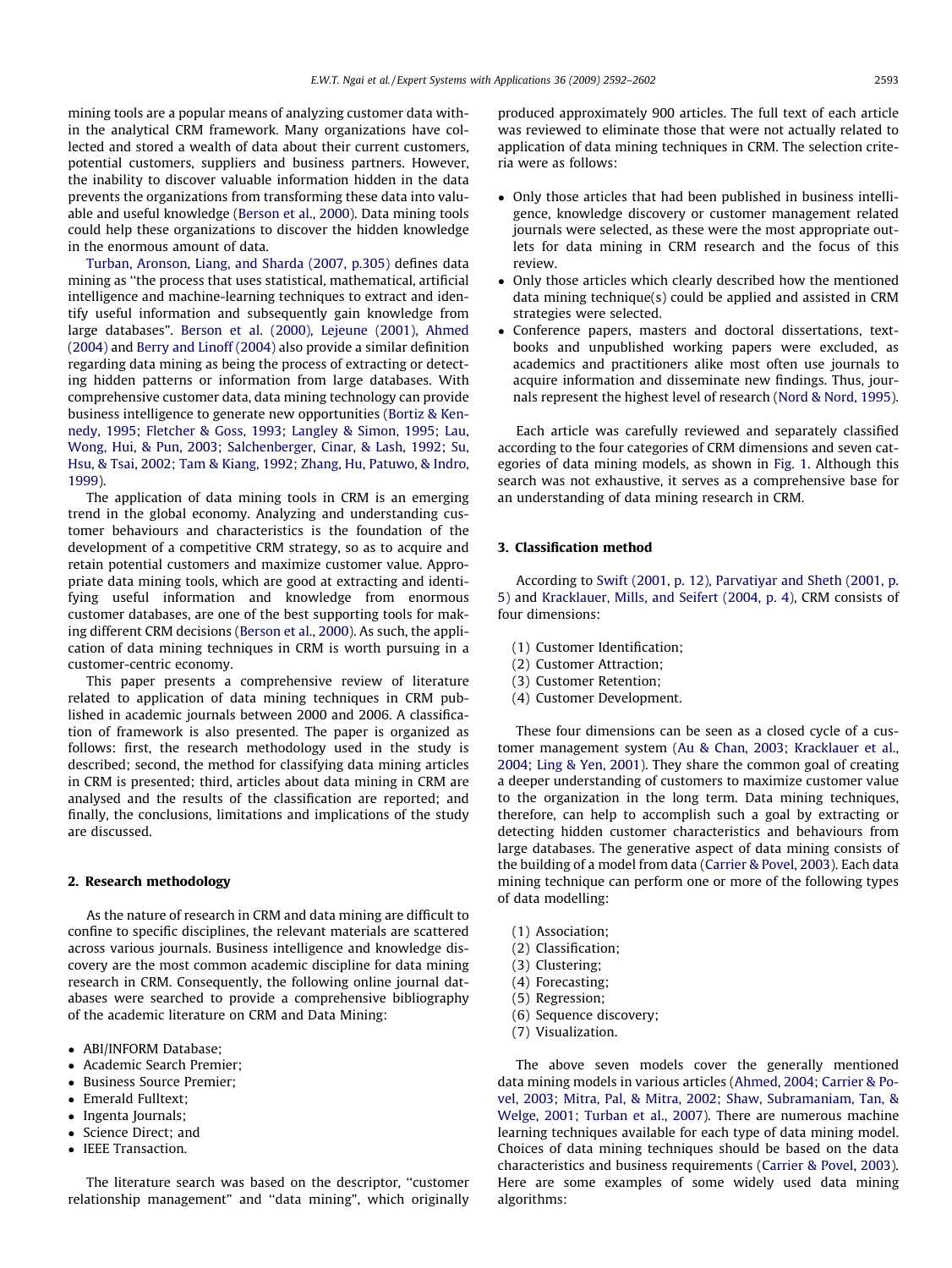<span id="page-2-0"></span>

Fig. 1. Classification framework for data mining techniques in CRM.

- (1) Association rule;
- (2) Decision tree;
- (3) Genetic algorithm;
- (4) Neural networks;
- (5) K-Nearest neighbour;
- (6) Linear/logistic regression.

A graphical classification framework on data mining techniques in CRM is proposed and shown in Fig. 1; it is based on a review of the literature on data mining techniques in CRM. Critically reviewing the literature on data mining in CRM helped to identify the major CRM dimensions and data mining techniques for the application of data mining techniques in CRM. This framework is also based on the research conducted by [Swift \(2001\),](#page-9-0) [Parvatiyar and Sheth \(2001\) and Kracklauer et al. \(2004\)](#page-9-0). They described CRM dimensions as: Customer Identification, Customer Attraction, Customer Retention and Customer Development. In addition, [Ahmed, 2004; Carrier and Povel, 2003; Mitra et al.,](#page-8-0) [2002; Shaw et al., 2001](#page-8-0) described the types of data mining model as Association, Classification, Clustering, Forecasting, Regression, Sequence Discovery and Visualization. We provide a brief description of these four dimensions and some references for further details, and each of them is discussed in the following sections.

#### 3.1. Classification framework – CRM dimensions

In this study, CRM is defined as helping organizations to better discriminate and more effectively allocate resources to the most profitable group of customers through the cycle of customer identification, customer attraction, customer retention and customer development. Detailed knowledge must be built up systematically so as to obtain a deeper understanding of each customer's behaviours, characteristics and needs. The four dimensions of the CRM cycle are essential efforts to gain customer insight ([Ling & Yen,](#page-9-0) [2001\)](#page-9-0).

- (i) Customer identification: CRM begins with customer identification, which is referred to as customer acquisition in some articles. This phase involves targeting the population who are most likely to become customers or most profitable to the company. Moreover, it involves analyzing customers who are being lost to the competition and how they can be won back ([Kracklauer et al., 2004](#page-9-0)). Elements for customer identification include target customer analysis and customer segmentation. Target customer analysis involves seeking the profitable segments of customers through analysis of customers' underlying characteristics, whereas customer segmentation involves the subdivision of an entire customer base into smaller customer groups or segments, consisting of customers who are relatively similar within each specific segment [\(Woo, Bae, & Park, 2005](#page-10-0)).
- (ii) Customer attraction: This is the phase following customer identification. After identifying the segments of potential customers, organizations can direct effort and resources into attracting the target customer segments. An element of customer attraction is direct marketing. Direct marketing is a promotion process which motivates customers to place orders through various channels [\(Cheung, Kwok, Law, & Tsui,](#page-8-0) [2003; He et al., 2004; Liao & Chen, 2004; Prinzie & Poel,](#page-8-0) [2005](#page-8-0)). For instance, direct mail or coupon distribution are typical examples of direct marketing.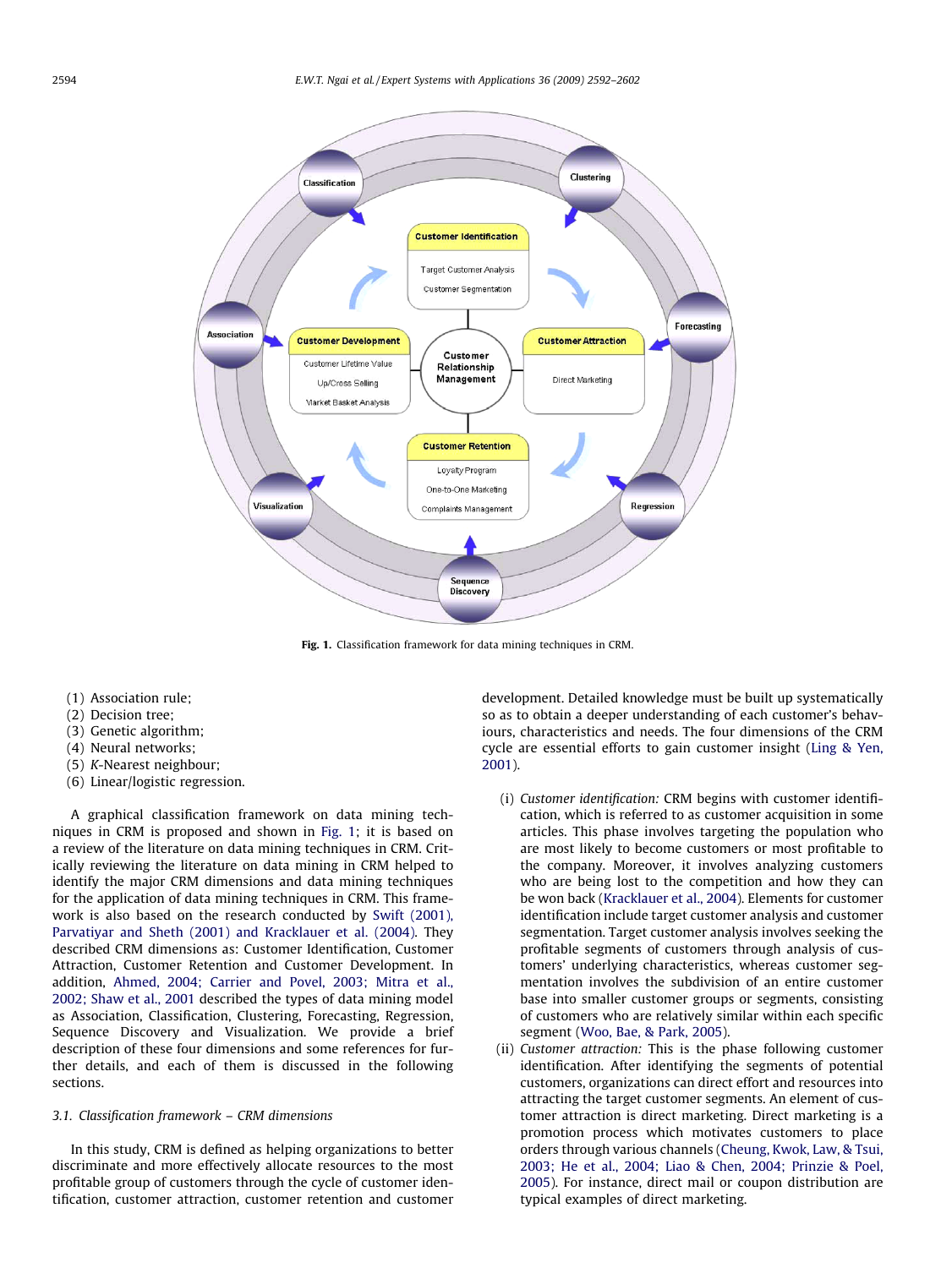- (iii) Customer retention: This is the central concern for CRM. Customer satisfaction, which refers to the comparison of customers' expectations with his or her perception of being satisfied, is the essential condition for retaining customers ([Kracklauer et al., 2004](#page-9-0)). As such, elements of customer retention include one-to-one marketing, loyalty programs and complaints management. One-to-one marketing refers to personalized marketing campaigns which are supported by analysing, detecting and predicting changes in customer behaviours [\(Chen, Chiu, & Chang, 2005; Jiang & Tuzhilin,](#page-8-0) [2006; Kim & Moon, 2006](#page-8-0)). Thus, customer profiling, recommender systems or replenishment systems are related to one-to-one marketing. Loyalty programs involve campaigns or supporting activities which aim at maintaining a long term relationship with customers. Specifically, churn analysis, credit scoring, service quality or satisfaction form part of loyalty programs.
- (iv) Customer development: This involves consistent expansion of transaction intensity, transaction value and individual customer profitability. Elements of customer development include customer lifetime value analysis, up/cross selling and market basket analysis. Customer lifetime value analysis is defined as the prediction of the total net income a company can expect from a customer ([Drew, Mani, Betz, & Datta,](#page-9-0) [2001; Etzion, Fisher, & Wasserkrug, 2005; Rosset, Neumann,](#page-9-0) [Eick, & Vatnik, 2003\)](#page-9-0). Up/Cross selling refers to promotion activities which aim at augmenting the number of associated or closely related services that a customer uses within a firm ([Prinzie & Poel, 2006](#page-9-0)). Market basket analysis aims at maximizing the customer transaction intensity and value by revealing regularities in the purchase behaviour of customers [\(Aggarval & Yu, 2002; Brijs, Swinnen, Vanhoof, &](#page-8-0) [Wets, 2004; Carrier & Povel, 2003; Chen, Tang, Shen, & Hu,](#page-8-0) [2005; Giudici & Passerone, 2002; Kubat, Hafez, Raghavan,](#page-8-0) [Lekkala, & Chen, 2003](#page-8-0)).

#### 3.2. Classification framework – data mining models

Within the context of CRM, data mining can be seen as a business driven process aimed at the discovery and consistent use of profitable knowledge from organizational data [\(Ling &](#page-9-0) [Yen, 2001\)](#page-9-0). It can be used to guide decision making and forecast the effects of decisions. For instance, data mining can increase the response rates of the marketing campaign by segmenting customers into groups with different characteristics and needs; it can predict how likely an existing customer is to take his/her business to a competitor ([Carrier & Povel, 2003\)](#page-8-0). Each of the CRM elements can be supported by different data mining models, which generally include association, classification, clustering, forecasting, regression, sequence discovery and visualization.

- (i) Association: Association aims to establishing relationships between items which exist together in a given record ([Ahmed, 2004; Jiao, Zhang, & Helander, 2006; Mitra et al.,](#page-8-0) [2002](#page-8-0)). Market basket analysis and cross selling programs are typical examples for which association modelling is usually adopted. Common tools for association modelling are statistics and apriori algorithms.
- (ii) Classification: Classification is one of the most common learning models in data mining ([Ahmed, 2004; Berry & Lin](#page-8-0)[off, 2004; Carrier & Povel, 2003](#page-8-0)). It aims at building a model to predict future customer behaviours through classifying database records into a number of predefined classes based on certain criteria [\(Ahmed, 2004; Berson et al., 2000; Chen,](#page-8-0) [Hsu, & Chou, 2003; Mitra et al., 2002\)](#page-8-0). Common tools used

for classification are neural networks, decision trees and ifthen-else rules.

- (iii) Clustering: Clustering is the task of segmenting a heterogeneous population into a number of more homogenous clusters ([Ahmed, 2004; Berry & Linoff, 2004; Carrier & Povel,](#page-8-0) [2003; Mitra et al., 2002\)](#page-8-0). It is different to classification in that clusters are unknown at the time the algorithm starts. In other words, there are no predefined clusters. Common tools for clustering include neural networks and discrimination analysis.
- (iv) Forecasting: Forecasting estimates the future value based on a record's patterns. It deals with continuously valued outcomes ([Ahmed, 2004; Berry & Linoff, 2004\)](#page-8-0). It relates to modelling and the logical relationships of the model at some time in the future. Demand forecast is a typical example of a forecasting model. Common tools for forecasting include neural networks and survival analysis.
- (v) Regression: Regression is a kind of statistical estimation technique used to map each data object to a real value provide prediction value ([Carrier & Povel, 2003; Mitra et al., 2002\)](#page-8-0). Uses of regression include curve fitting, prediction (including forecasting), modeling of causal relationships, and testing scientific hypotheses about relationships between variables. Common tools for regression include linear regression and logistic regression.
- (vi) Sequence discovery: Sequence discovery is the identification of associations or patterns over time [\(Berson et al., 2000;](#page-8-0) [Carrier & Povel, 2003; Mitra et al., 2002\)](#page-8-0). Its goal is to model the states of the process generating the sequence or to extract and report deviation and trends over time ([Mitra](#page-9-0) [et al., 2002\)](#page-9-0). Common tools for sequence discovery are statistics and set theory.
- (vii) Visualization: Visualization refers to the presentation of data so that users can view complex patterns [\(Shaw et al., 2001\)](#page-9-0). It is used in conjunction with other data mining models to provide a clearer understanding of the discovered patterns or relationships [\(Turban et al., 2007\)](#page-10-0). Examples of visualization model are 3D graphs, ''Hygraphs" and ''SeeNet" [\(Shaw](#page-9-0) [et al., 2001](#page-9-0)).

A combination of data mining models is often required to support or forecast the effects of a CRM strategy. In such a situation, the classification of data mining models mentioned in the article will be based on the major CRM issues that the article would like to address. For instance, in the case of up/cross selling programs, customers can be segmented into clusters before an association model is applied to each cluster. In such cases, the up/cross selling program would be classified as being supported by an association model because relationships between products are the major concern; in the case of direct marketing, a certain portion of customers may be segmented into clusters to form the initial classes of the classification model. The direct marketing program would be classified as being supported by classification as prediction of customers' behaviour is the major concern.

#### 3.3. Classification process

Each of the selected articles was reviewed and classified according to the proposed classification framework by three independent researchers. The classification process consisted of four phases:

- (1) Online database search.
- (2) Initial classification by first researcher.
- (3) Independent verification of classification results by second researcher; and
- (4) Final verification of classification results by third researcher.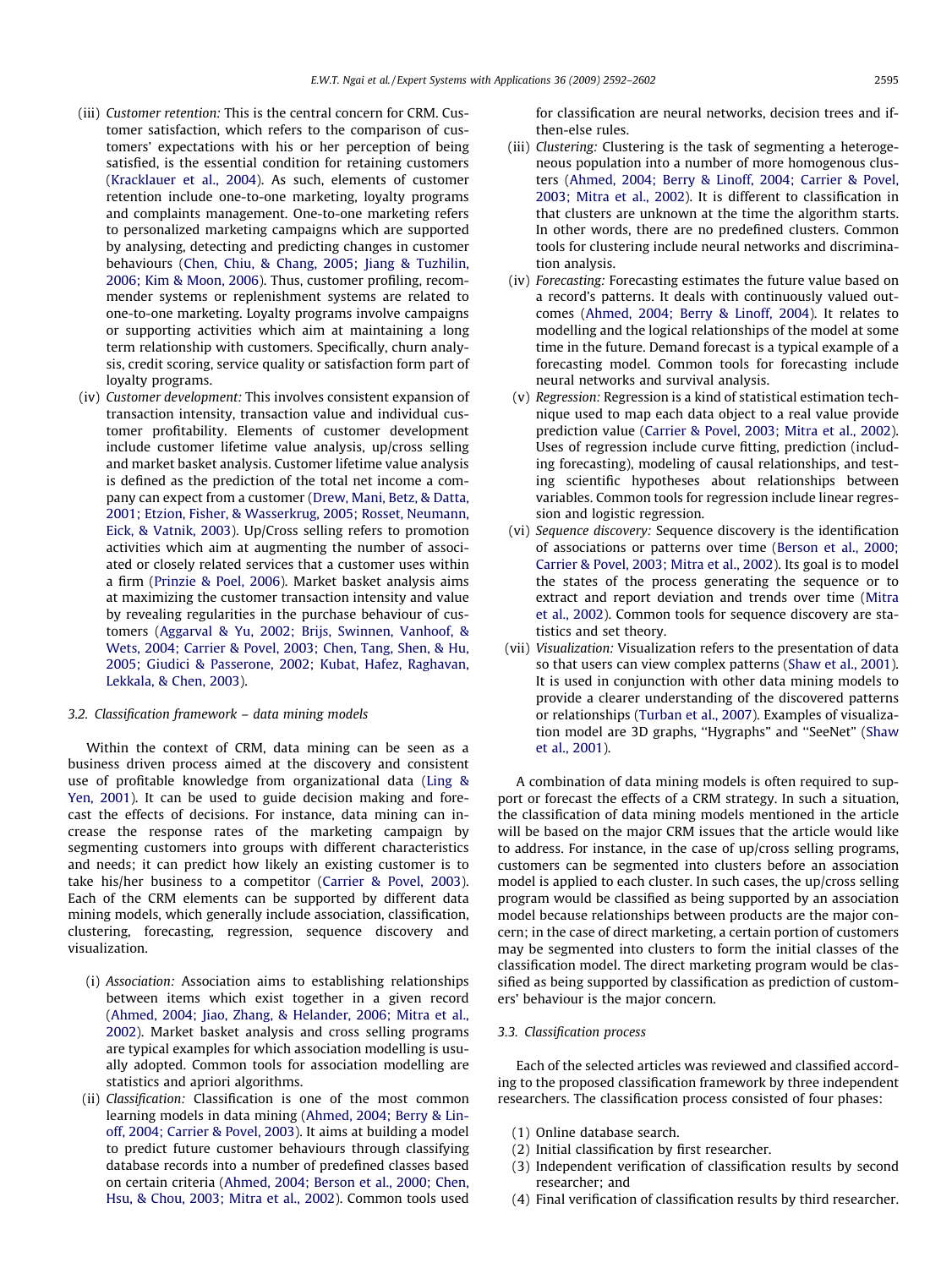

Fig. 2. Selection criteria and evaluation framework.

If there was a discrepancy in classification, each of these articles was then discussed until there was agreement on how the article should be classified from the final set in the proposed classification framework. The selection criteria and evaluation framework is shown in Fig. 2. The collection of articles was analyzed in accordance with CRM elements and data mining models, by year of publication and according to the journal in which the article was published.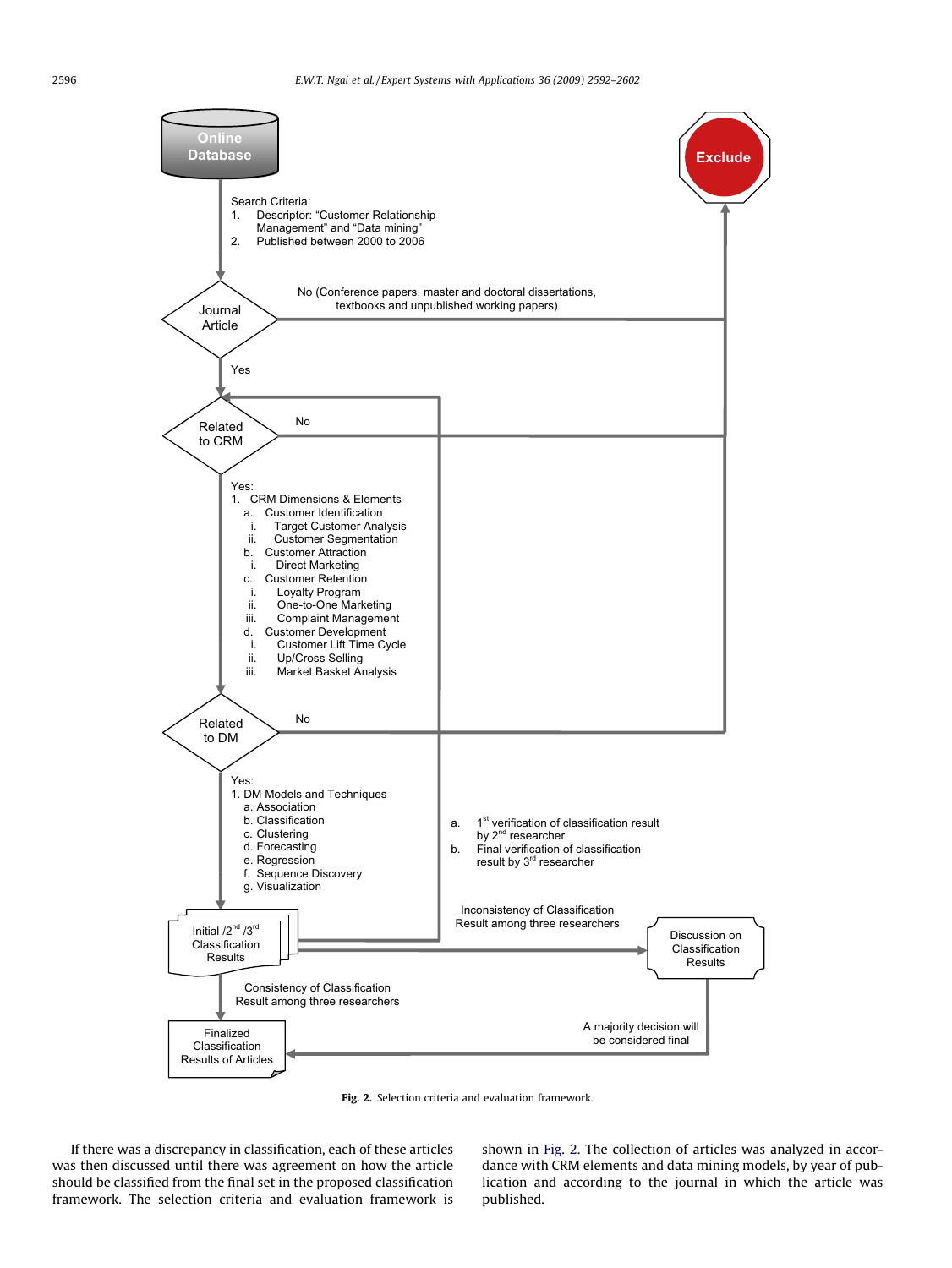# 4. Classification of the articles

A detailed distribution of the 87 articles classified by the proposed classification framework is shown in Table 1.

# 4.1. Distribution of articles by CRM dimensions and data mining models

The distribution of articles classified by the proposed classification model is shown in [Table 2.](#page-7-0) Among the four CRM dimensions, customer retention (54 out of 87 articles, 62.1%) is the most common dimension for which data mining is used to support decision making. There were 13 articles for each of customer identification and customer development covering various aspects of CRM.

Of the 54 customer retention articles, 51.9% (28 articles) and 44.4% (24 articles) are related to one-to-one marketing and loyalty programs respectively. One-to-one marketing and loyalty programs also rank first (28 articles out of 87 articles, 32.2%) and second (24 articles out of 87 articles, 27.6%) in terms of subject matter dealt with data mining and CRM. However, there were relatively few articles covering ''up/cross selling" (2 articles, 2.3%), ''complaint management" (2 articles, 2.3%), ''target customer analysis" (5 articles, 5.7%) and ''customer lifetime value analysis" (5 articles, 5.7%).

In one-to-one marketing, 46.4% (13 out of 28 articles) used association models to analyze the customer data, followed by 25.0% (7 out of 28 articles) which used classification models. With regard to loyalty programs, 83.3% (20 out of 24 articles) used classification models to assist in decision making.

[Table 3](#page-7-0) shows the distribution of articles by data mining techniques. Among 34 data mining techniques which have been applied in CRM, neural networks is the most commonly used technique. It has been described in 30 (34.5%) out of 87 articles in total. Following are decision tree and association rules which have been described in 21 (24.1%) and 20 (23.0%) articles respectively. We provide a brief description of the three most used techniques and some references as follows:

Neural networks: In the artificial intelligence field, neural network techniques have been applied successfully to speech recognition, image analysis, and adaptive control. Most of the currently employed neural network systems simulate the human brain, and are readily applied to areas involving classification, clustering and prediction ([Berry & Linoff, 2004; Turban et al., 2007](#page-8-0)). Of the 30 articles which applied neural network techniques, 16 (53.3%) adopt self-organizing map subtypes, which entails mapping structured, high-dimensional data onto a much lower-dimensional array of neurons in an orderly fashion through the training process [\(Song,](#page-9-0) [Kim, Cho, & Kim, 2004](#page-9-0)).

Decision trees: This technique can be used to extract models describing sequences of interrelated decisions or predicting future data trends ([Berry & Linoff, 2004; Chen et al., 2003; Kim, Song, Kim,](#page-8-0) [& Kim, 2005](#page-8-0)). It classifies specific entities into particular classes based upon the features of the entities: a root is followed by internal nodes, each node is labeled with a question, and an arc associated with each node covers all possible responses [\(Buckinx, Moons,](#page-8-0) [Poel, & Wets, 2004; Chen et al., 2003](#page-8-0)). Some of the most wellknown algorithms are ID3, C4.5 and classification and regression trees.

Association rules: These are concerned with the discovery of interesting association relationships, which are above an interesting threshold, hidden in databases ([Berry & Linoff, 2004; Brijs](#page-8-0) [et al., 2004; Wang, Zhou, Yang, & Yeung, 2005](#page-8-0)). The threshold tells how strong the pattern is and how likely the rule is to occur again ([Berson et al., 2000\)](#page-8-0). Selected association rules can be used to build a model for predicting the value of a future customer ([Wang et al.,](#page-10-0) [2005](#page-10-0)).

## 4.2. Distribution of articles by year of publication

The distribution of articles by year of publication is shown in [Fig. 3.](#page-7-0) It is obvious that publications which are related to application of data mining techniques in CRM have increased significantly from 2000 to 2005. In 2006, the amount of publication decreased by 30% when compared with 2005.

# 4.3. Distribution of articles by journal in which the articles were published

[Table 4](#page-8-0) shows the distribution of articles by journal. Articles related to application of data mining techniques in CRM are distributed across 24 journals. Of these, ''Expert Systems with Applications", which focuses on the knowledge of the application

### Table 1

| Distribution of articles according to the proposed classification model |  |  |  |  |
|-------------------------------------------------------------------------|--|--|--|--|
|-------------------------------------------------------------------------|--|--|--|--|

| <b>CRM</b> dimensions | CRM elements                | Data mining<br>functions | Data mining techniques                                            | References                                                                         |
|-----------------------|-----------------------------|--------------------------|-------------------------------------------------------------------|------------------------------------------------------------------------------------|
| Customer              | Segmentation                | Classification           | Decision tree                                                     | Kim, Jung, Suh, and Hwang (2006)                                                   |
| identification        |                             |                          | Self-organizing map, decision tree and Markov<br>chain model      | Ha, Bae, and Park (2002)                                                           |
|                       |                             | Clustering               | K-means                                                           | Dennis, Marsland, and Cockett (2001)                                               |
|                       |                             |                          | Data envelopment analysis, self organizing map<br>& decision tree | Lee and Park $(2005)$                                                              |
|                       |                             |                          | Pattern based cluster                                             | Yang and Padmanabhan (2005)                                                        |
|                       |                             |                          | Self-organizing map                                               | Bae, Park, and Ha (2003), Verdú, García, Senabre, Marín, and<br>Franco (2006)      |
|                       |                             | Regression               | Logistic regression                                               | Hwang, Jung, and Suh (2004)                                                        |
|                       | Target customer<br>analysis | Classification           | Decision tree                                                     | Chen et al. (2003), Wu, Kao, Su, and Wu (2005), Yu, Ou,<br>Zhang, and Zhang (2005) |
|                       |                             | Clustering               | Self-organizing map                                               | Lee, Suh, Kim, and Lee (2004)                                                      |
|                       |                             | Visualization            | Customer map                                                      | Woo et al. (2005)                                                                  |
| Customer              | Direct marketing            | Regression               | Logistic regression                                               | Prinzie and Poel (2005)                                                            |
| attraction            |                             | Classification           | Bayesian network classifier                                       | Baesens et al. (2002)                                                              |
|                       |                             |                          | Decision tree                                                     | Buckinx et al. (2004)                                                              |
|                       |                             |                          | Genetic algorithm                                                 | Ahn et al. (2006), Chiu (2002)                                                     |
|                       |                             |                          | Neural network and genetic algorithm                              | Kim and Street (2004)                                                              |
|                       |                             | Clustering               | Outlier detection                                                 | He et al. (2004)                                                                   |
|                       |                             |                          |                                                                   | (continued on next page)                                                           |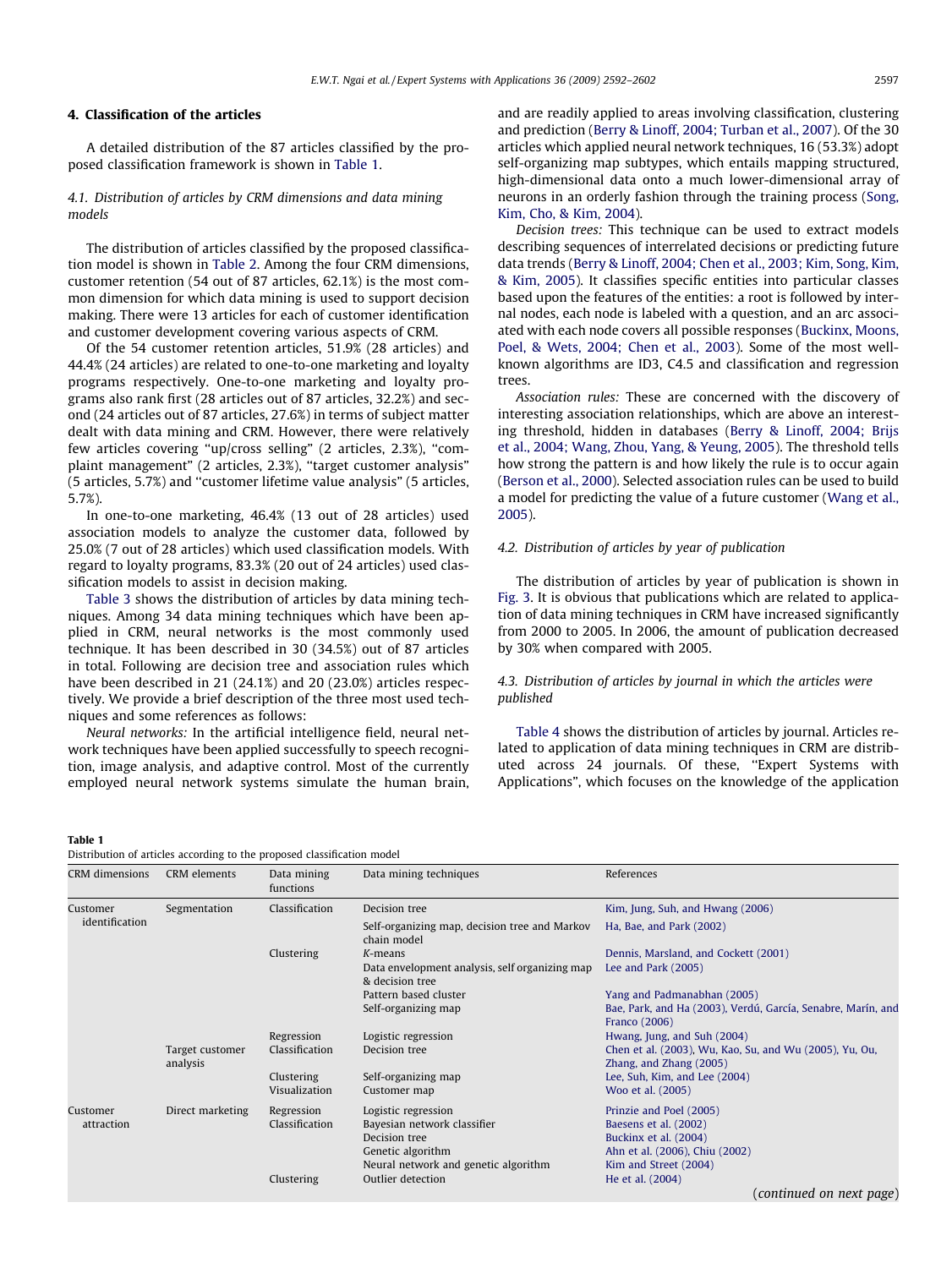#### Table 1 (continued)

| <b>CRM</b><br>dimensions | <b>CRM</b><br>elements | Data mining<br>functions | Data mining techniques                                                             | References                                                                                           |
|--------------------------|------------------------|--------------------------|------------------------------------------------------------------------------------|------------------------------------------------------------------------------------------------------|
| Customer                 | Complaints             | Clustering               | Self-organizing map                                                                | Bae et al. (2005)                                                                                    |
| retention                | management             | Sequence<br>discovery    | Survival analysis                                                                  | LarivièRe and Poel (2005)                                                                            |
|                          | Loyalty                | Classification           | Decision tree 20                                                                   | Cox (2002), Douglas et al. (2005), Larivie'Re and Poel (2005)                                        |
|                          | program                |                          | Genetic algorithm                                                                  | Kim et al. (2003)                                                                                    |
|                          |                        |                          | Logical analysis of data                                                           | Lejeune $(2001)$                                                                                     |
|                          |                        |                          | Neural network, K-nearest neighbor and decision tree                               | Datta et al. (2000)                                                                                  |
|                          |                        |                          | Classification and regression tree and multivariate<br>adaptive regression splines | Lee et al. (2006)                                                                                    |
|                          |                        |                          | Logistic regression and neural network                                             | Kim (2006)                                                                                           |
|                          |                        |                          | Logistic regression, neural network and random forest                              | Buckinx and Poel (2005)                                                                              |
|                          |                        |                          | Neural network and decision tree                                                   | Hung et al. (2006)                                                                                   |
|                          |                        |                          | Self-organizing map and Markov chain                                               | Kim et al. (2005)                                                                                    |
|                          |                        |                          | Logistic regression, neural network and decision tree                              | Koh and Chan (2002), Mozer et al. (2000), Smith et al. (2000)                                        |
|                          |                        |                          | Self-organizing map and decision tree                                              | Chu, Isai, and Ho (2007)                                                                             |
|                          |                        |                          | Data mining by evolutionary learning                                               | Au et al. (2003)                                                                                     |
|                          |                        |                          | Multi-classifier class combiner approach<br>Self-organizing map                    | Wei and Chiu (2002)<br>Song et al. (2004)                                                            |
|                          |                        |                          | Survival analysis                                                                  | Larivie'Re and Poel (2004), Poel and Larivière (2004)                                                |
|                          |                        | Clustering               | Attribute oriented induction                                                       | Li et al. (2006)                                                                                     |
|                          |                        | Regression               | Logistic regression                                                                | Cassab and Maclachlan (2006), Poel and Buckinx (2005)                                                |
|                          |                        | Sequence                 | Goal oriented sequential pattern                                                   | Chiang et al. (2003)                                                                                 |
|                          |                        | discovery                |                                                                                    |                                                                                                      |
|                          | One to one             | Association              | Association rules                                                                  | Adomavicius and Tuzhilin (2001), Au and Chan (2003), Chen,                                           |
|                          | marketing              |                          |                                                                                    | Chiu, and Chang (2005), Demiriz (2004), Jiao et al. (2006), Lee<br>et al. (2001), Wang et al. (2004) |
|                          |                        |                          | Set theory and self-organizing map                                                 | Changchien and Lu (2001)                                                                             |
|                          |                        |                          | Association rules and self-organizing map                                          | Ha (2002), Ha et al. (2006), Hsieh (2004)                                                            |
|                          |                        |                          | Association rules and K-means                                                      | Liu and Shih $(2005)$                                                                                |
|                          |                        |                          | MARFS1/S2                                                                          | He et al. (2005)                                                                                     |
|                          |                        | Classification           | Decision tree                                                                      | Kim, Song, Kim, and Kim (2005), Min et al. (2002)                                                    |
|                          |                        |                          | If-then-else<br>Support vector machine and latent class model                      | Leung et al. (2003)                                                                                  |
|                          |                        |                          | Decision tree, naive Bayes, rule based RIPPER, K-nearest                           | Cheung et al. (2003)<br>Jiang and Tuzhilin (2006)                                                    |
|                          |                        |                          | network, S-means, S-means mod, farther first,                                      |                                                                                                      |
|                          |                        |                          | expectation Max & Expectation Max Mod                                              |                                                                                                      |
|                          |                        |                          | Constructive assignment algorithm                                                  | Kim and Moon (2006)                                                                                  |
|                          |                        |                          | Self-organizing map                                                                | Lee and Park (2003)                                                                                  |
|                          |                        | Clustering               | Association rules                                                                  | Liao and Chen (2004)                                                                                 |
|                          |                        |                          | K-nearest neighbor<br>Neural network and genetic algorithm                         | Cho and Kim $(2004)$<br>Kuo et al. (2005)                                                            |
|                          |                        |                          | Self-organizing map                                                                | Cho et al. (2005), Min and Han (2005)                                                                |
|                          |                        |                          | Association rules                                                                  | Song et al. (2001)                                                                                   |
|                          |                        |                          | Association rules and online                                                       | Kwan et al. (2005)                                                                                   |
|                          |                        |                          | Analytical mining neural network                                                   | Chang et al. (2006)                                                                                  |
| Customer                 | Lifetime               | Classification           | Bayesian network classifier                                                        | Baesens et al. (2004)                                                                                |
| development              | value                  | Clustering               | Neural network                                                                     | Drew et al. (2001)                                                                                   |
|                          |                        |                          | Survival analysis                                                                  | Rosset et al. (2003)                                                                                 |
|                          |                        | Forecasting              | Markov chain model                                                                 | Etzion et al. (2005)                                                                                 |
|                          |                        | Regression               | Linear regression                                                                  | Verhoef and Donkers (2001)                                                                           |
|                          | Market<br>basket       | Association              | Association rules                                                                  | Aggarval and Yu (2002), Brijs et al. (2004), Jukic and Nestorov<br>(2006)                            |
|                          | analysis               |                          | Markov chain model                                                                 | Giudici and Passerone (2002)                                                                         |
|                          |                        | Sequence<br>discovery    | Association rules                                                                  | Chen, Tang, Shen, and Hu (2005), Kubat et al. (2003)                                                 |
|                          | Up/cross               | Association              | Neural network and association rule                                                | Changchien et al. (2004)                                                                             |
|                          | selling                | Sequence<br>discovery    | Mixture transition distribution                                                    | Prinzie and Poel (2006)                                                                              |

of expert and intelligent systems in industry, government and university worldwide, contains more than 40% (38 of 87 articles) of the total number of articles published.

# 5. Conclusion, research implications and limitations

Application of data mining techniques in CRM is an emerging trend in the industry. It has attracted the attention of practitioners and academics. This paper has identified eighty seven articles related to application of data mining techniques in CRM, and published between 2000 and 2006. It aims to give a research summary on the application of data mining in the CRM domain and techniques which are most often used. Although this review cannot claim to be exhaustive, it does provide reasonable insights and shows the incidence of research on this subject. The results presented in this paper have several important implications:

- Research on the application of data mining in CRM will increase significantly in the future based on past publication rates and the increasing interest in the area.
- The majority of the reviewed articles relate to customer retention. Of these, 51.9% (28 articles) and 44.4% (24 articles) are related to one-to-one marketing and loyalty programs respectively. These articles could provide insight to organization policy makers on the common data mining practices used in retaining customers.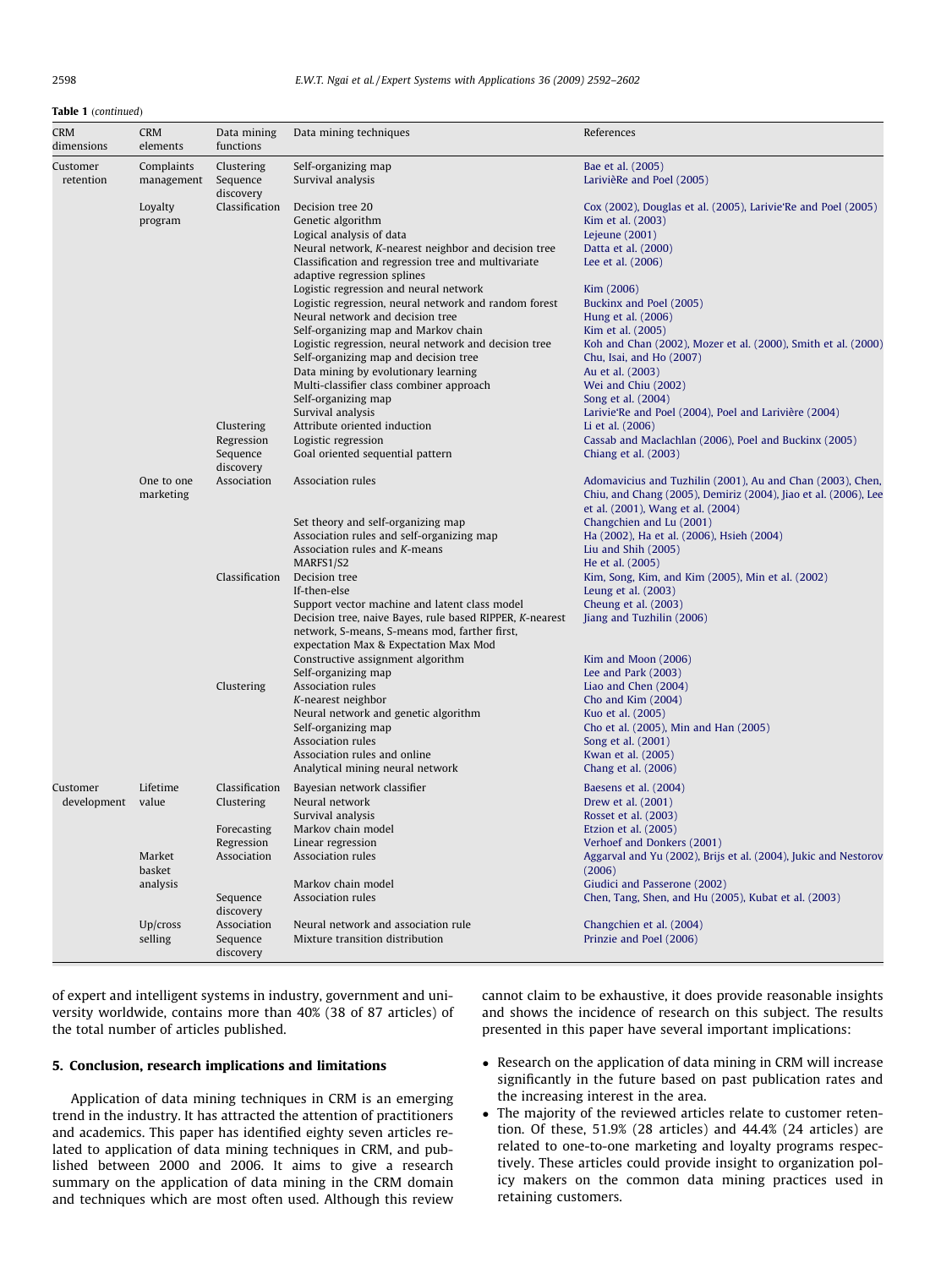#### <span id="page-7-0"></span>Table 2

| Distribution of articles by CRM and data mining model |  |  |  |  |  |  |  |  |
|-------------------------------------------------------|--|--|--|--|--|--|--|--|
|-------------------------------------------------------|--|--|--|--|--|--|--|--|

| <b>CRM</b> dimensions      | CRM elements                                            | Data mining<br>model                                                                        |                | Amount                                                                   |          |
|----------------------------|---------------------------------------------------------|---------------------------------------------------------------------------------------------|----------------|--------------------------------------------------------------------------|----------|
| Customer<br>identification | Customer<br>segmentation<br>Target customer<br>analysis | Classification<br>Clustering<br>Regression<br>Classification<br>Clustering<br>Visualization | 8<br>5         | $\overline{2}$<br>5<br>$\mathbf{1}$<br>3<br>$\mathbf{1}$<br>$\mathbf{1}$ |          |
| Customer attraction        | Direct marketing                                        | Regression<br>Classification<br>Clustering                                                  | $\overline{7}$ | $\mathbf{1}$<br>5<br>$\mathbf{1}$                                        | 13       |
| Customer retention         | Complaints<br>management                                | Clustering<br>Sequence<br>Discovery                                                         | $\overline{2}$ | $\mathbf{1}$<br>$\mathbf{1}$                                             | 7        |
|                            | Loyalty program                                         | Classification<br>Clustering<br>Regression<br>Sequence<br>discovery                         | 24             | 20<br>$\mathbf{1}$<br>$\overline{2}$<br>$\mathbf{1}$                     |          |
|                            | One to one marketing                                    | Association<br>Classification<br>Clustering<br>Sequence<br>discovery                        | 28<br>5        | 13<br>$\overline{7}$<br>3                                                |          |
| Customer<br>development    | Customer lifetime<br>value                              | Classification<br>Clustering<br>Forecasting<br>Regression                                   | 5              | $\mathbf{1}$<br>$\overline{2}$<br>$\mathbf{1}$<br>$\mathbf{1}$           | 54       |
|                            | Market basket<br>analysis                               | Association<br>Sequence<br>discovery                                                        | 6              | $\overline{4}$<br>$\overline{2}$                                         |          |
|                            | Up/cross selling                                        | Association<br>Sequence<br>discovery                                                        | $\overline{2}$ | $\mathbf{1}$<br>$\mathbf{1}$                                             |          |
| Total                      |                                                         |                                                                                             | 87             | 87                                                                       | 13<br>87 |

- Of the 54 articles related to customer retention, only two of them discuss complaints management. Complaints management is a crucial requirement for successful businesses when managing customers' needs and changes in behavior. Data mining techniques could be applied to discover unseen patterns of complaints from a company's database. The root of the problems may also be uncovered by investigating the association between complaints from different customers. Therefore, more research could be conducted on the application of data mining techniques in complaints management.
- $\bullet$  There are relatively fewer articles discussing target customer analysis. Data mining techniques, such as neural networks and decision trees, could be used to seek the profitable segments of customers through analysis of customers' underlying characteristics. Despite the fewer number of articles related to target customer analysis, it does not mean the application of data mining in this aspect is less mature than in the others. Applications of data mining in other CRM domains, such as in one-to-one marketing, may also be applied in target customer analysis if they possess the same goal of analysing the characteristics of customers.

#### Table 3

Distribution of articles by data mining techniques

| Data mining techniques                   | Amount         |
|------------------------------------------|----------------|
| Neural network                           | 30             |
| Decision tree                            | 23             |
| Association rules                        | 18             |
| Regression                               | 10             |
| Genetic algorithm                        | 4              |
| Markov chain                             | $\overline{4}$ |
| Survival analysis                        | $\overline{4}$ |
| K means                                  | 3              |
| K nearest neighbour                      | 3              |
| Bayesian network classifier              | $\overline{2}$ |
| If-then-else                             | 1              |
| Set theory                               | $\mathbf{1}$   |
| Support vector machine                   | $\mathbf{1}$   |
| Attribute oriented induction             | $\mathbf{1}$   |
| Constructive assignment                  | $\mathbf{1}$   |
| Customer map                             | 1              |
| Data envelopment analysis                | 1              |
| Data mining by evolutionary learning     | 1              |
| <b>Expectation Max</b>                   | 1              |
| <b>Expectation Max Mod</b>               | 1              |
| <b>Farthest first</b>                    | 1              |
| Goal oriented sequential pattern         | 1              |
| Latent class model                       | 1              |
| Logical analysis of data                 | 1              |
| MARFS1/S2                                | 1              |
| Mixture transition distribution          | 1              |
| Multi-classifier class combiner          | 1              |
| Multivariate adaptive regression splines | 1              |
| Online analytical mining                 | 1              |
| Outlier detection                        | 1              |
| Pattern based cluster                    | 1              |
| Rule-based RIPPER                        | 1              |
| S-means                                  | 1              |
| S-means Mod                              | 1              |
| Total <sup>a</sup>                       | 125            |

<sup>a</sup> Remark: Each article may have used more that one data mining techniques.



Fig. 3. Distribution of articles by year of publication.

- The classification model is the most commonly applied model in CRM for predicting future customer behaviors. This is not surprising as classification modeling could be used to predict the effectiveness or profitability of a CRM strategy through the prediction of customer behaviors.
- Only one article discussed the visualization of data mining results within the context of CRM. One can view visualization as a complement to other data mining models as it is concerned with the presentation of discovered patterns or relationships. Therefore, good visualization systems could magnify the merit of data mining techniques in CRM. More research could be done on this issue.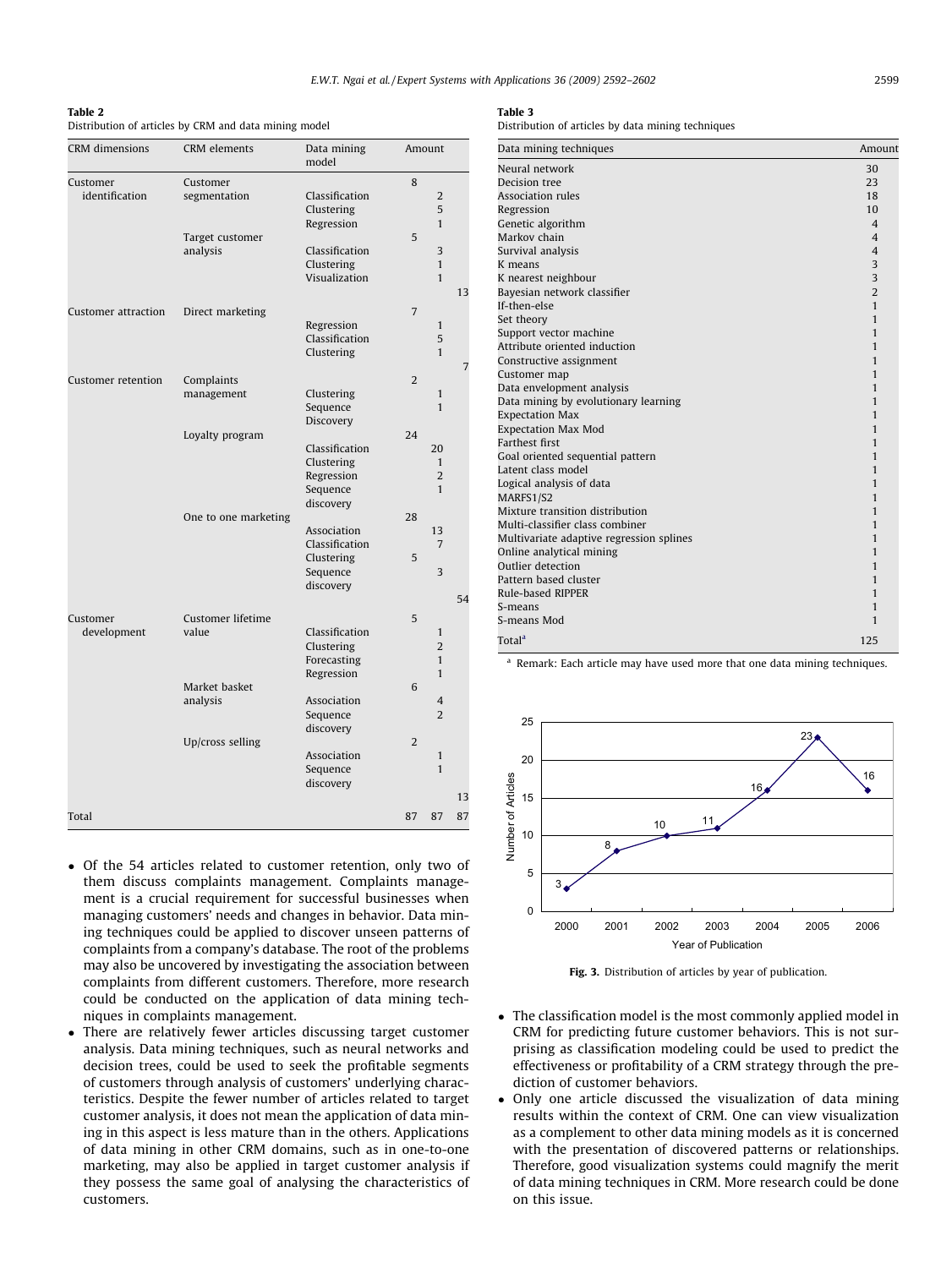#### <span id="page-8-0"></span>Table 4

Distribution of articles by journal

| Journal title                                                   | Amount                  | Percentage |
|-----------------------------------------------------------------|-------------------------|------------|
|                                                                 |                         | $(\%)$     |
| <b>Expert Systems with Applications</b>                         | 38                      | 43.70      |
| <b>Decision Support Systems</b>                                 | 9                       | 10.30      |
| European Journal of Operational Research                        | 5                       | 6.90       |
| IEEE Transaction on Knowledge and Data Engineering              | 5                       | 5.70       |
| Data Mining and Knowledge Discovery                             | $\overline{\mathbf{4}}$ | 4.60       |
| <b>IEEE Intelligent Systems</b>                                 | $\overline{4}$          | 4.60       |
| Artificial Intelligence Review                                  | $\overline{2}$          | 2.30       |
| Computational Statistics and Data Analysis                      | $\overline{2}$          | 2.30       |
| IEEE Transactions on Power Systems                              | $\overline{2}$          | 2.30       |
| Computers and Industrial Engineering                            | $\mathbf{1}$            | 1.10       |
| Electronic Networking Applications and Policy                   | 1                       | 1.10       |
| <b>Evolutionary Computation</b>                                 | 1                       | 1.10       |
| <b>IEEE Transactions on Fuzzy Systems</b>                       | 1                       | 1.10       |
| IEEE Transactions on speech and audio processing                | $\mathbf{1}$            | 1.10       |
| Information and Management                                      | $\mathbf{1}$            | 1.10       |
| <b>Information Systems Frontiers</b>                            | $\mathbf{1}$            | 1.10       |
| International Journal of Contemporary Hospitality<br>Management | 1                       | 1.10       |
| International Journal of Productivity and Performance           | $\mathbf{1}$            | 1.10       |
| Management                                                      |                         |            |
| Journal of knowledge management                                 | $\mathbf{1}$            | 1.10       |
| Journal of Service Research                                     | $\mathbf{1}$            | 1.10       |
| Journal of the Operational Research Society                     | $\mathbf{1}$            | 1.10       |
| Knowledge-Based Systems                                         | $\mathbf{1}$            | 1.10       |
| Singapore Management Review                                     | $\mathbf{1}$            | 1.10       |
| <b>Telecommunication Systems</b>                                | $\mathbf{1}$            | 1.10       |
| Total                                                           | 87                      | 100.00     |

- Among the 87 articles, 30 described neural networks in the CRM domain. Neural networks can be applied in classification, clustering and prediction. Thus, it is not surprising that neural networks were used in a wide range of CRM domains.
- Decision trees and association rules techniques rank after neural networks in popularity of application in CRM. The logic of both techniques can be followed more easily by business people than neural networks. Therefore, the two techniques should be a good choice for non-experts in data mining.
- With respect to the research findings, we suggest more research can be conducted in the customer development domain. In order to maximize an organization's profits through CRM, policy makers have to both retain valuable customers and increase the lifetime value of the customer. As such, customer retention and development are both important to maintaining a long term and pleasant relationship with customers.

This study might have some limitations. Firstly, this study only surveyed articles published between 2000 and 2006, which were extracted based on a keyword search of ''customer relationship management" and ''data mining". Articles which mentioned the application of data mining techniques in CRM but without a keyword index could not be extracted. Secondly, this study limited the search for articles to 7 online databases. There might be other academic journals which may be able to provide a more comprehensive picture of the articles related to the application of data mining in CRM. Lastly, non-English publications were excluded in this study. We believe research regarding the application of data mining techniques in CRM have also been discussed and published in other languages.

#### Acknowledgements

This research was partly supported by The Hong Kong Polytechnic University (Project no.: G-YF20) and National Natural Science Foundation of China (NSFC, Project no.: 70671059).

### References

- Adomavicius, G., & Tuzhilin, A. (2001). Expert-driven validation of rule-based user models in personalization applications. Data Mining and Knowledge Discovery, 5, 33–58.
- Aggarval, C. C., & Yu, P. S. (2002). Finding localized associations in market basket data. IEEE Transactions on Knowledge and Data Engineering, 14, 51–62.
- Ahmed, S. R. (2004). Applications of data mining in retail business. Information Technology: Coding and Computing, 2, 455–459.
- Ahn, H., Kim, K. J., & Han, I. (2006). Hybrid genetic algorithms and case-based reasoning systems for customer classification. Expert Systems with Applications, 23, 127–144.
- Au, W. H., & Chan, K. C. C. (2003). Mining fuzzy association rules in a bank-account database. IEEE Transactions on Fuzzy Systems, 11, 238–248.
- Au, W. H., Chan, K. C. C., & Yao, X. (2003). A novel evolutionary data mining algorithm with applications to churn prediction. IEEE Transactions on Evolutionary Computation, 7, 532–545.
- Bae, S. M., Ha, S. H., & Park, S. C. (2005). A web-based system for analyzing the voices of call center customers in the service industry. Expert Systems with Applications, 28, 29–41.
- Bae, S. M., Park, S. C., & Ha, S. H. (2003). Fuzzy web ad selector based on web usage mining. IEEE Intelligent Systems, 62–69.
- Baesens, B., Verstraeten, G., Dirk, V. D. P., Michael, E. P., Kenhove, V. K., & Vanthienen, J. (2004). Bayesian network classifiers for identifying the slope of the customer-lifecycle of long-life customers. European Journal of Operational Research, 156, 508–523.
- Baesens, B., Viaene, S., Poel, D. V. D., Vanthienen, J., & Dedene, G. (2002). Bayesian neural network learning for repeat purchase modelling in direct marketing. European Journal of Operational Research, 138, 191–211.
- Berry, M. J. A., & Linoff, G. S. (2004). Data mining techniques second edition for marketing, sales, and customer relationship management. Wiley.
- Berson, A., Smith, S., & Thearling, K. (2000). Building data mining applications for CRM. McGraw-Hill.
- Bortiz, J. E., & Kennedy, D. B. (1995). Effectiveness of neural network types for prediction of business failure. Expert Systems with Applications, 9, 503–512.
- Brijs, T., Swinnen, G., Vanhoof, K., & Wets, G. (2004). Building an association rules framework to improve product assortment decisions. Data Mining and Knowledge Discovery, 8, 7–23.
- Buckinx, W., Moons, E., Poel, D. V. D., & Wets, G. (2004). Customer-adapted coupon targeting using feature selection. Expert Systems with Applications, 26, 509– 518.
- Buckinx, W., & Poel, D. V. D. (2005). Customer base analysis: Partial defection of behaviorally-loyal clients in a non-contractual FMCG retail setting. European Journal of Operational Research, 164, 252–268.
- Carrier, C. G., & Povel, O. (2003). Characterising data mining software. Intelligent Data Analysis, 7, 181–192.
- Cassab, H., & Maclachlan, D. L. (2006). Interaction fluency: A customer performance measure of multichannel service. International Journal of Productivity and Performance Management, 55, 555–568.
- Chang, S. E., Changchien, S. W., & Huang, R. H. (2006). Assessing users' productspecific knowledge for personalization in electronic commerce. Expert Systems with Applications, 30, 682–693.
- Changchien, S. W., Lee, C. F., & Hsu, Y. J. (2004). On-line personalized sales promotion in electronic commerce. Expert Systems with Applications, 27, 35– 52.
- Changchien, S. W., & Lu, T. C. (2001). Mining association rules procedure to support on-line recommendation by customers and products fragmentation. Expert Systems with Applications, 20, 325–335.
- Chen, M. C., Chiu, A. L., & Chang, H. H. (2005). Mining changes in customer behavior in retail marketing. Expert Systems with Applications, 28, 773–781.
- Chen, Y. L., Hsu, C. L., & Chou, S. C. (2003). Constructing a multi-valued and multilabeled decision tree. Expert Systems with Applications, 25, 199–209.
- Chen, Y. L., Tang, K., Shen, R. J., & Hu, Y. H. (2005). Market basket analysis in a multiple store environment. Decision Support Systems, 40, 339–354.
- Cheung, K. W., Kwok, J. T., Law, M. H., & Tsui, K. C. (2003). Mining customer product ratings for personalized marketing. Decision Support Systems, 35, 231–243.
- Chiang, D. A., Wang, Y. F., Lee, S. L., & Lin, C. J. (2003). Goal-oriented sequential pattern for network banking churn analysis. Expert Systems with Applications, 25, 293–302.
- Chiu, C. (2002). A case-based customer classification approach for direct marketing. Expert Systems with Applications, 22, 163–168.
- Cho, Y. B., Cho, Y. H., & Kim, S. H. (2005). Mining changes in customer buying behavior for collaborative recommendations. Expert Systems with Applications, 28, 359–369.
- Cho, Y. H., & Kim, J. K. (2004). Application of web usage mining and product taxonomy to collaborative recommendations in e-commerce. Expert Systems with Applications, 26, 233–246.
- Chu, B. H., Tsai, M. S., & Ho, C. S. (2007). Toward a hybrid data mining model for customer retention. Knowledge-Based Systems, 20, 703–718.
- Cox, L. A. (2002). Data mining and causal modeling of customer behaviors. Telecommunication Systems, 21, 349–381.
- Datta, P., Masand, B., Mani, D. R., & Li, B. (2000). Automated cellular modeling and prediction on a large scale. Artificial Intelligence Review, 14, 485–502.
- Demiriz, A. (2004). Enhancing product recommender systems on sparse binary data. Data Mining and Knowledge Discovery, 9, 147–170.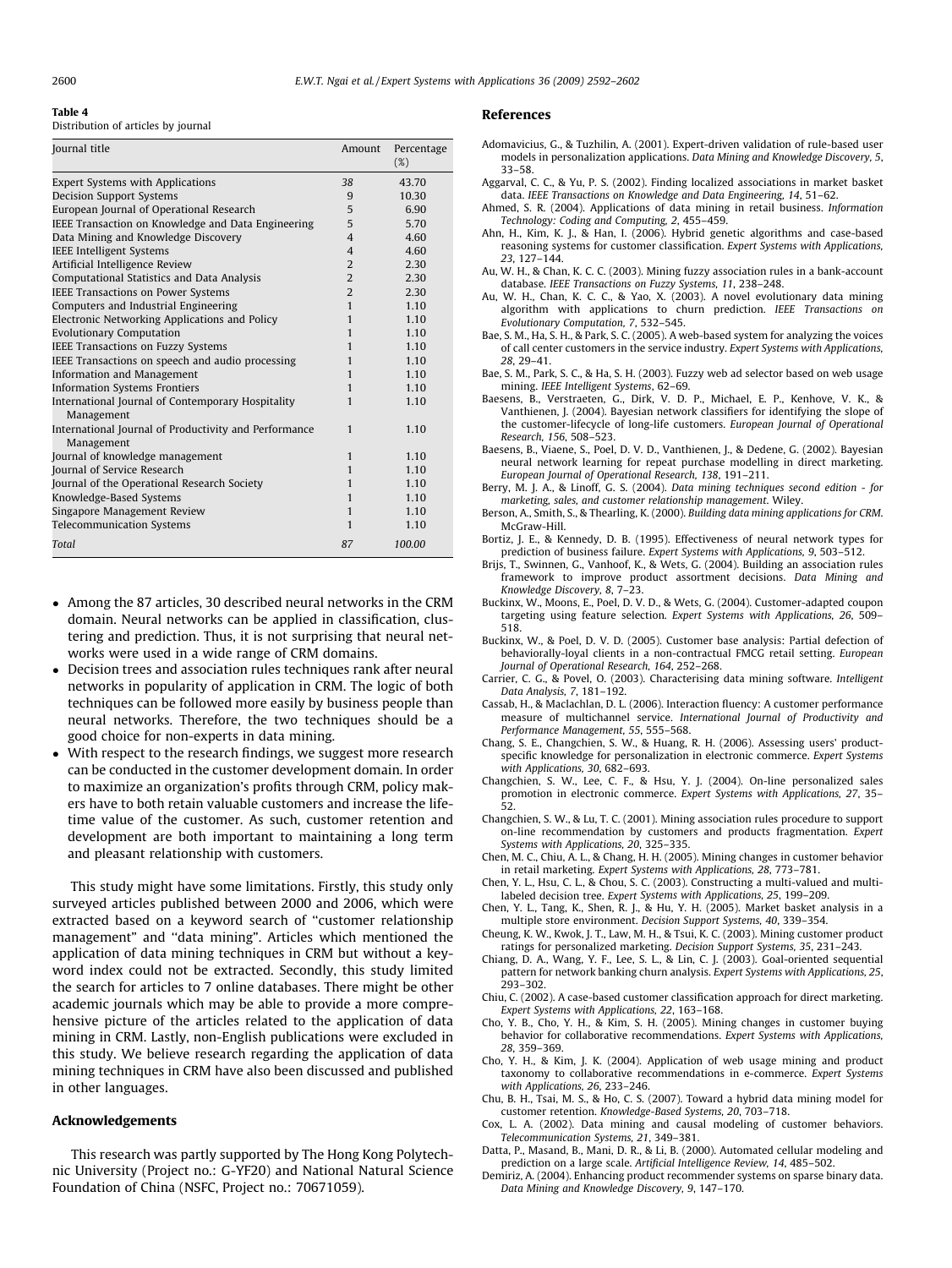- <span id="page-9-0"></span>Dennis, C., Marsland, D., & Cockett, T. (2001). Data mining for shopping centrescustomer knowledge management framework. Journal of Knowledge Management, 5, 368–374.
- Douglas, S., Agarwal, D., & Alonso, T. (2005). Mining customer care dialogs for ''daily news". IEEE Transactions on Speech and Audio Processing, 13, 652–660.
- Drew, J. H., Mani, D. R., Betz, A. L., & Datta, P. (2001). Targeting customers with statistical and data-mining techniques. Journal of Service Research, 3, 205– 220.
- Etzion, O., Fisher, A., & Wasserkrug, S. (2005). E-CLV: A modeling approach for customer lifetime evaluation in e-commerce domains, with an application and case study for online auction. Information Systems Frontiers, 7, 421–434.
- Fletcher, D., & Goss, E. (1993). Forecasting with neural networks: An application using bankruptcy data. Information and Management, 3.
- Giudici, P., & Passerone, G. (2002). Data mining of association structures to model consumer behaviour. Computational Statistics and Data Analysis, 38, 533–541.
- Ha, S. H. (2002). Helping online customers decide through web personalization. IEEE Intelligent Systems, 17, 34–43.
- Ha, S. H., Bae, S. M., & Park, S. C. (2002). Customer's time-variant purchase behavior and corresponding marketing strategies: An online retailer's case. Computers and Industrial Engineering, 43, 801–820.
- Ha, S. H., Bae, S. M., & Park, S. C. (2006). Digital content recommender on the internet. IEEE Intelligent Systems, 21, 70–77.
- He, Z., Xu, X., Deng, S., & Ma, R. (2005). Mining action rules from scratch. Expert Systems with Applications, 29, 691–699.
- He, Z., Xu, X., Huang, J. Z., & Deng, S. (2004). Mining class outliers: Concepts, algorithms and applications in CRM. Expert Systems with Applications, 27, 681–697.
- Hsieh, N. C. (2004). An integrated data mining and behavioral scoring model for analyzing bank customers. Expert Systems with Applications, 27, 623–633.
- Hung, S. Y., Yen, D. C., & Wang, H. Y. (2006). Applying data mining to telecom churn management. Expert Systems with Applications, 31, 515–524.
- Hwang, H., Jung, T., & Suh, E. (2004). An LTV model and customer segmentation based on customer value: A case study on the wireless telecommunication industry. Expert Systems with Applications, 26, 181–188.
- Jiang, T., & Tuzhilin, A. (2006). Segmenting customers from population to individuals: Does 1-to-1 keep your customers forever. IEEE Transactions on Knowledge and Data Engineering, 18, 1297–1311.
- Jiao, J. R., Zhang, Y., & Helander, M. (2006). A Kansei mining system for affective design. Expert Systems with Applications, 30, 658–673.
- Jukic, N., & Nestorov, S. (2006). Comprehensive data warehouse exploration with qualified association-rule mining. Decision Support Systems, 42, 859–878.
- Kim, E., Kim, W., & Lee, Y. (2003). Combination of multiple classifiers for the customer's purchase behavior prediction. Decision Support Systems, 34, 167–175.
- Kim, J. K., Song, H. S., Kim, T. S., & Kim, H. K. (2005). Detecting the change of customer behavior based on decision tree analysis. Expert Systems with Applications, 22, 193–205.
- Kim, S. Y., Jung, T. S., Suh, E. H., & Hwang, H. S. (2006). Customer segmentation and strategy development based on customer lifetime value: A case study. Expert Systems with Applications, 31, 101–107.
- Kim, Y. A., Song, H. S., & Kim, S. H. (2005). Strategies for preventing defection based on the mean time to defection and their implementations on a self-organizing map. Expert Systems with Applications, 22, 265–278.
- Kim, Y. H., & Moon, B. R. (2006). Multicampaign assignment problem. IEEE Transactions on Knowledge and Data Engineering, 18, 405–414.
- Kim, Y. S. (2006). Toward a successful CRM: Variable selection, sampling, and ensemble. Decision Support Systems, 41, 542–553.
- Kim, Y. S., & Street, W. N. (2004). An intelligent system for customer targeting: A data mining approach. Decision Support Systems, 37, 215–228.
- Kincaid, J. W. (2003). Customer relationship management: Getting it right. Upper saddle river. N.J.: Prentice Hall PTR.
- Koh, H. C., & Chan, K. L. G. (2002). Data mining and customer relationship marketing in the banking industry. Singapore Management Review, 24, 1–28.
- Kracklauer, A. H., Mills, D. Q., & Seifert, D. (2004). Customer management as the origin of collaborative customer relationship management. Collaborative Customer Relationship Management - taking CRM to the next level, 3–6.
- Kubat, M., Hafez, A., Raghavan, V. V., Lekkala, J. R., & Chen, W. K. (2003). Item set trees for targeted association querying. IEEE Transaction on Knowledge and Data Engineering, 15, 1522–1534.
- Kuo, R. J., Liao, J. L., & Tu, C. (2005). Integration of art2 neural network and genetic kmeans algorithm for analyzing web browsing paths in electronic commerce. Decision Support Systems, 40, 355–374.
- Kwan, I. S. Y., Fong, J., & Wong, H. K. (2005). An e-customer behavior model with online analytical mining for internet marketing planning. Decision Support Systems, 41, 189–204.
- Langley, P., & Simon, H. A. (1995). Applications of machine learning and rule induction. Communication of the ACM, 38, 55–64.
- Larivie'Re, B., & Poel, D. V. D. (2004). Investigating the role of product features in preventing customer churn, by using survival analysis and choice modeling: The case of financial services. Expert Systems with Applications, 27, 277–285.
- Larivie'Re, B., & Poel, D. V. D. (2005). Predicting customer retention and profitability by using random forests and regression forests techniques. Expert Systems with Applications, 29, 472–484.
- LarivièRe, B., & Poel, D. V. D. (2005). Investigating the post-complaint period by means of survival analysis. Expert Systems with Applications, 29, 667–677.
- Lau, H. C. W., Wong, C. W. Y., Hui, I. K., & Pun, K. F. (2003). Design and implementation of an integrated knowledge system. Knowledge-Based Systems, 16, 69–76.
- Lee, C. H., Kim, Y. H., & Rhee, P. K. (2001). Web personalization expert with combining collaborative filtering and association rule mining technique. Expert Systems with Applications, 21, 131–137.
- Lee, J. H., & Park, S. C. (2003). Agent and data mining based decision support system and its adaptation to a new customer-centric electronic commerce. Expert Systems with Applications, 25, 619–635.
- Lee, J. H., & Park, S. C. (2005). Intelligent profitable customers segmentation system based on business intelligence tools. Expert Systems with Applications, 29, 145–152.
- Lee, S. C., Suh, Y. H., Kim, J. K., & Lee, K. J. (2004). A cross-national market segmentation of online game industry using SOM. Expert Systems with Applications, 27, 559–570.
- Lee, T. S., Chiu, C. C., Chou, Y. C., & Lu, C. J. (2006). Mining the customer credit using classification and regression tree and multivariate adaptive regression splines. Computational Statistics and Data Analysis, 50, 1113–1130.
- Lejeune, M. A. P. M. (2001). Measuring the impact of data mining on churn management. Internet Research: Electronic Networking Applications and Policy, 11, 375–387.
- Leung, R. W. K., Lau, H. C. W., & Kwong, C. K. (2003). On a responsive replenishment system: A fuzzy logic approach. Expert Systems with Applications, 20, 20–32.
- Li, S. T., Shue, L. Y., & Lee, S. F. (2006). Enabling customer relationship management in ISP services through mining usage patterns. Expert Systems with Applications, 30, 621–632.
- Liao, S. H., & Chen, Y. J. (2004). Mining customer knowledge for electronic catalog marketing. Expert Systems with Applications, 27, 521–532.
- Ling, R., & Yen, D. C. (2001). Customer relationship management: An analysis framework and implementation strategies. Journal of Computer Information Systems, 41, 82–97.
- Liu, D. R., & Shih, Y. Y. (2005). Integrating AHP and data mining for product recommendation based on customer lifetime value. Information and Management, 42, 340–387.
- Min, H., Min, H., & Eman, A. (2002). A data mining approach to developing the profiles of hotel customers. International Journal of Contemporary Hospitality Management, 14, 274–285.
- Min, S. H., & Han, I. (2005). Detection of the customer time-variant pattern for improving recommender systems. Expert Systems with Applications, 28, 189–199.
- Mitra, S., Pal, S. K., & Mitra, P. (2002). Data mining in soft computing framework: A survey. IEEE Transactions on Neural Networks, 13, 3–14.
- Mozer, M. C., Wolniewicz, R., Grimes, D. B., Johnson, E., & Kaushansky, H. (2000). Predicting subscriber dissatisfaction and improving retention in the wireless telecommunications industry. IEEE Transactions on Neural Networks, 11, 690–696.
- Ngai, E. W. T. (2005). Customer relationship management research (1992–2002): An academic literature review and classification. Marketing Intelligence, Planning, 23, 582–605.
- Nord, J. H., & Nord, G. D. (1995). MIS research: Journal status and analysis. Information & Management, 29, 29–42.
- Parvatiyar, A., & Sheth, J. N. (2001). Customer relationship management: Emerging practice, process, and discipline. Journal of Economic & Social Research, 3, 1–34.
- Poel, D. V. D., & Buckinx, W. (2005). Predicting online-purchasing behavior. European Journal of Operational Research, 166, 557–575.
- Poel, D. V. D., & Larivière, B. (2004). Customer attrition analysis for financial services using proportional hazard models. European Journal of Operational Research, 157, 196–217.
- Prinzie, A., & Poel, D. V. D. (2005). Constrained optimization of data-mining problems to improve model performance: A direct-marketing application. Expert Systems with Applications, 29, 630–640.
- Prinzie, A., & Poel, D. V. D. (2006). Investigating purchasing-sequence patterns for financial services using Markov, MTD and MTDg models. European Journal of Operational Research, 170, 710–734.
- Rosset, S., Neumann, E., Eick, U., & Vatnik, N. (2003). Customer lifetime value models for decision support. Data Mining and Knowledge Discovery, 7, 321–339.
- Salchenberger, L. M., Cinar, E. M., & Lash, N. A. (1992). Neural networks: A new tool for predicting thrift failures. Decision Sciences, 23, 899–916.
- Shaw, M. J., Subramaniam, C., Tan, G. W., & Welge, M. E. (2001). Knowledge management and data mining for marketing. Decision Support Systems, 31, 127–137.
- Smith, K. A., Wills, R. J., & Brooks, M. (2000). An analysis of customer retention and insurance claim patterns using data mining: A case study. Journal of the Operational Research Society, 51, 532–541.
- Song, H. S., Kim, J. K., Cho, Y. B., & Kim, S. H. (2004). A personalized defection detection and prevention procedure based on the self-organizing map and association rule mining: Applied to online game site. Artificial Intelligence Review, 21, 161–184.
- Song, H. S., Kim, J. K., & Kim, S. H. (2001). Mining the change of customer behavior in an internet shopping mall. Expert Systems with Applications, 21, 157–168.
- Su, C. T., Hsu, H. H., & Tsai, C. H. (2002). Knowledge mining from trained neural networks. Journal of Computer Information Systems, 42, 61–70.
- Swift, R. S. (2001). Accelarating customer relationships: Using CRM and relationship technologies. Upper saddle river. N.J.: Prentice Hall PTR.
- Tam, K. Y., & Kiang, M. Y. (1992). Managerial applications of neural networks: The case of bank failure predictions. Management Science, 38, 926–947.